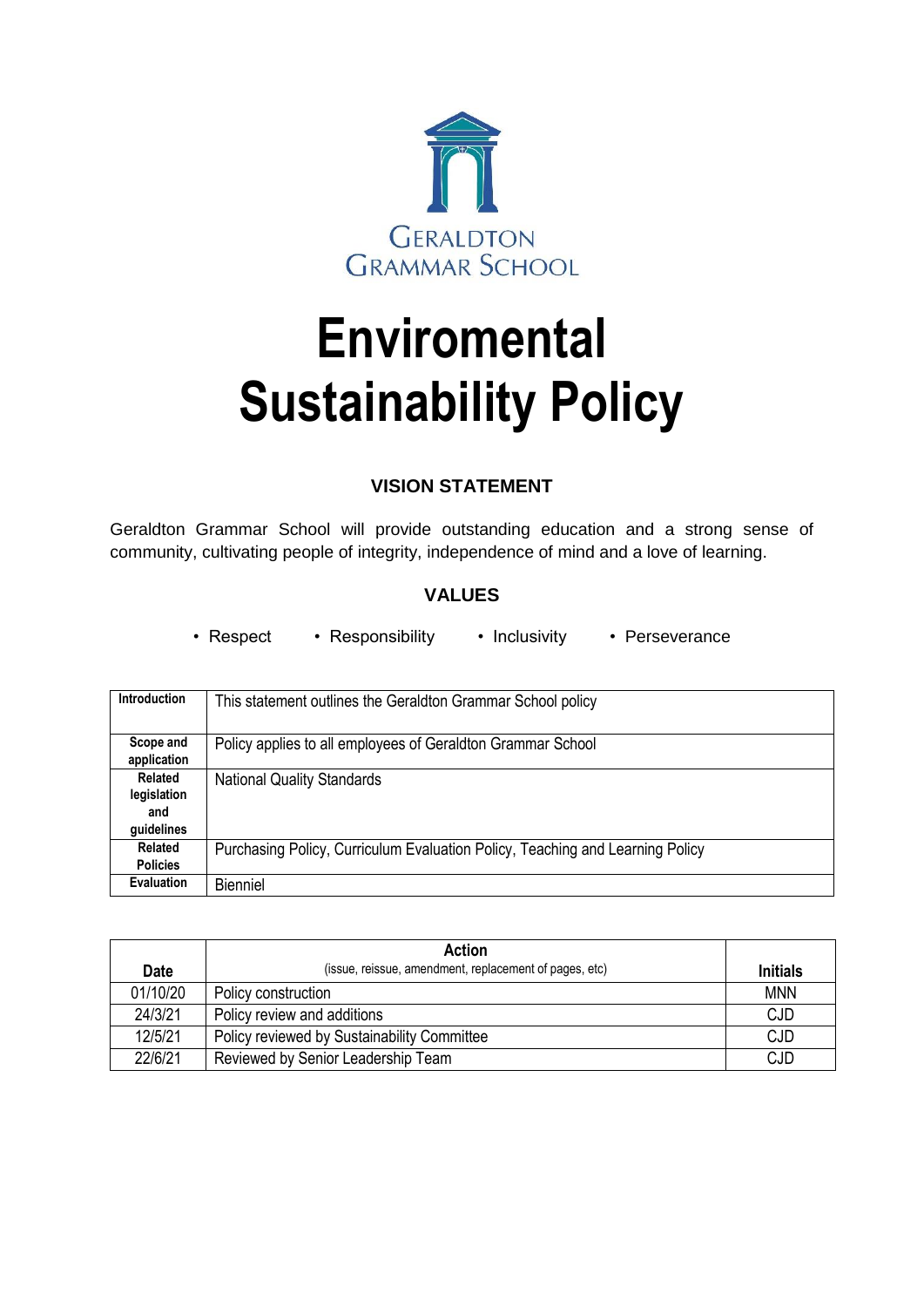## **Rational**

Geraldton Grammar School has identified all the key Education for Sustainability initiatives that we are currently involved in, both in terms of activities and processes using the Sustainable Schools Social Handprint, Ecological Footprint and the Key Elements Rubrics.

The School is committed to improving its sustainability performance through a whole school approach to education for Sustainability, managing our operations in a manner that minimises our environmental and social impacts and enabling the integration of sustainability principles and practices into teaching and learning and community engagement.

The School will meet this commitment by:

- Delivering **Curriculum** that incorporates elements of sustainability at all year levels.
- Engaging in **daily sustainable practices** that incorporate environmentally friendly behaviours by utilising systems i.e. recycle bins
- Lead the **community** by demonstrating exemplary practices in waste management, water and energy usage, and the development of the school grounds to promote biodiversity.
- Working with the School's **Environmental Sustainability Committee** to achieve our current commitments and determine our future goals. The Committee comprises students, parents and staff of the school and meets twice a term.

#### **Purpose**

#### *Energy*

To monitor and control energy consumption so that we reduce our impact on the natural environment; avoid unnecessary costs associated with wasting energy; educate students, staff and whole community about the best practice for use of energy consuming equipment.

#### *Waste*

To continue the development of a Waste Wise ethic within the whole school community; to provide and maintain a healthy and aesthetically pleasing learning environment through the reduction of waste and litter; to practice waste wise principles of reduce, reuse and recycle; to reduce the cost of waste and litter management.

#### *Biodiversity*

To improve our outdoor natural environment, by planting native trees that are conducive to our environment; improve our vegetable garden with additional planting and involving our school community in the development and maintenance of the garden; using natural materials that reduce the impact on the environment.

#### *Water*

To encourage the school community to reduce water usage; to appreciate water as a precious natural resource; educate the community on ways to reduce water usage indoors and outdoors.

#### *Travel*

To encourage staff and students to reduce single-occupant vehicle travel to and from the school and encourage staff and students to car pool, use public transport or actively travel to school.

**Implementation**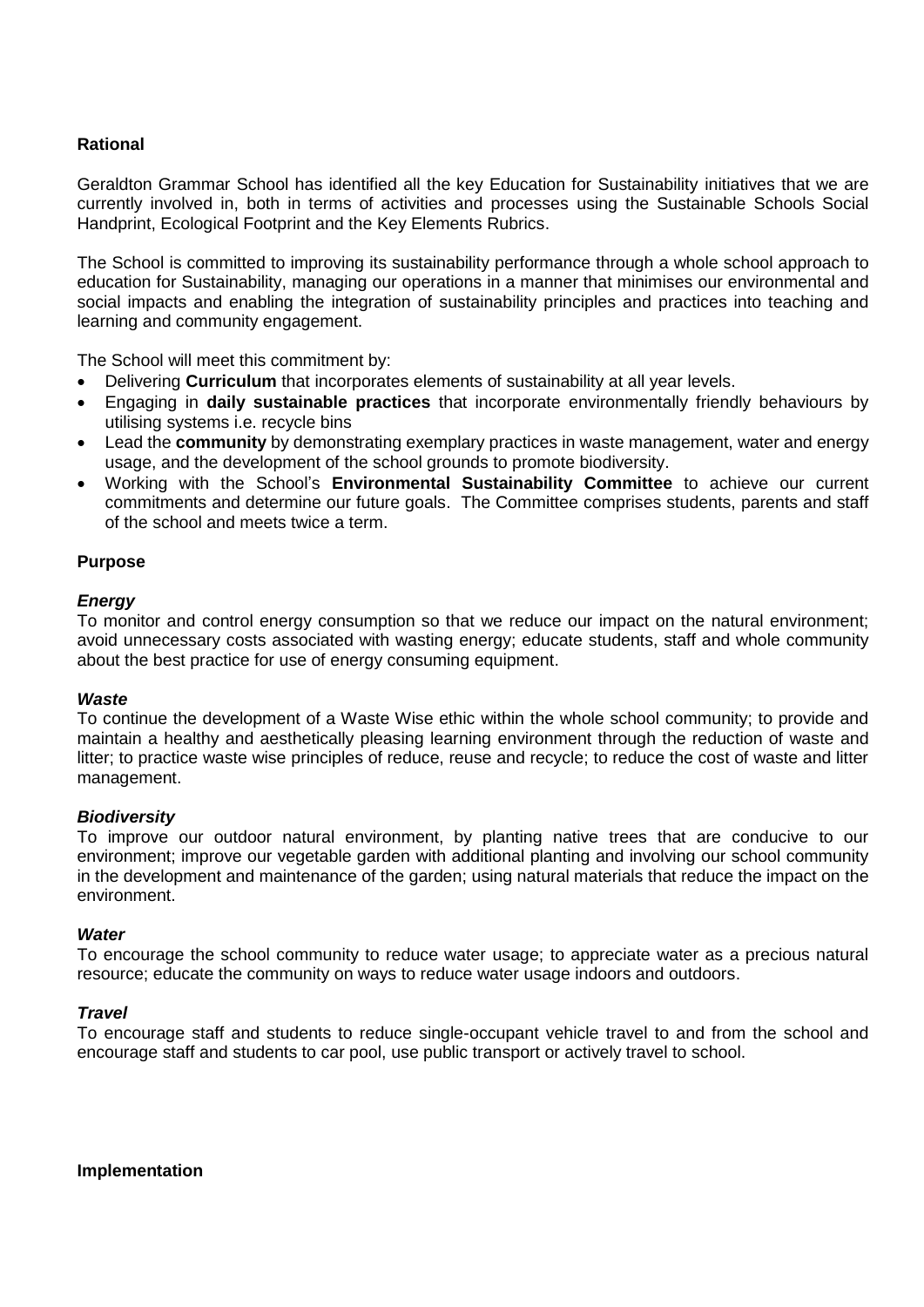## *Energy:*

- Turn off computers and/or screens when not in use.
- Turn off computers and electrical equipment before leaving the building.
- Where possible, use ceiling fans instead of air conditioning.
- Follow 24°C for cooling in Summer and 20°C for heating in Winter
- , for air conditioning set points.
- Close doors and windows when heating or cooling the building, where possible, while maintaining adequate ventilation.
- Turn off fridges and non-essential appliances, that are not in use during extended holiday periods.
- Role-model sustainable practices and behaviours. Actions such as switching off lights when not required.
- Energy ratings applied to new appliance purchases where cost permits.
- Undertake an energy audit and maintain records of energy consumption.

## *Waste:*

- The School to be registered as a Waste Wise School.
- Encourage students to bring a rubbish free lunch/snack in a reusable container.
- Adopt green cleaning practices by using safe and sustainable cleaning products and methods.
- Participation in the Plastic Recyling Programs.
- Compost food scraps.
- Promote recycling and reusing items, e.g. through collecting items for craft, use of recycled hardwoods in D & T.
- Purchase local and recycled products where practical and affordable.
- Minimise waste from one-use throwaway products (water, containers, wet wipes) by changing behaviours and procedures, and using alternative products.
- Use a recycled or carbon neutral paper for printers and photocopiers.
- Promote the reuse principle of paper in classrooms and offices.
- Convert canteen packaging to biodegradable or recyclable products, wherever practicable.

## *Biodiversity:*

- Grow food crops in vegetable gardens.
- Plant fruit trees.
- Grow a diverse range of plants, and develop student's understanding of how plant diversity encourages animal diversity.

## *Water:*

- Lawns watered through underground reticulation to minimise evaporation.
- Lawns are watered via ground water, which is monitored regularly.
- Garden reticulation on timers to reduce overwatering.
- Water efficiency considered in all new builds and maintenance upgrades.
- Maintain records of water consumption, both scheme and ground water.

## *Curriculum:*

- Sustainability is a cross-curriculum priority in the Australian curriculum and as a result it is connected and implemented across many curriculum areas.
- In accordance with the Early Years Learning Framework and the National Quality Standards, we educate about sustainability and develop sustainable practices in classrooms
- Education for Sustainability is embedded throughout the curriculum and underpins many aspects of HASS, Science & Technologies. It is also integrated into English as part of reading, writing or viewing themes or topics.
- Concepts related to specific social, environmental and biodiversity issues are addressed at the relevant year level in the curriculum, as specified for each learning area.